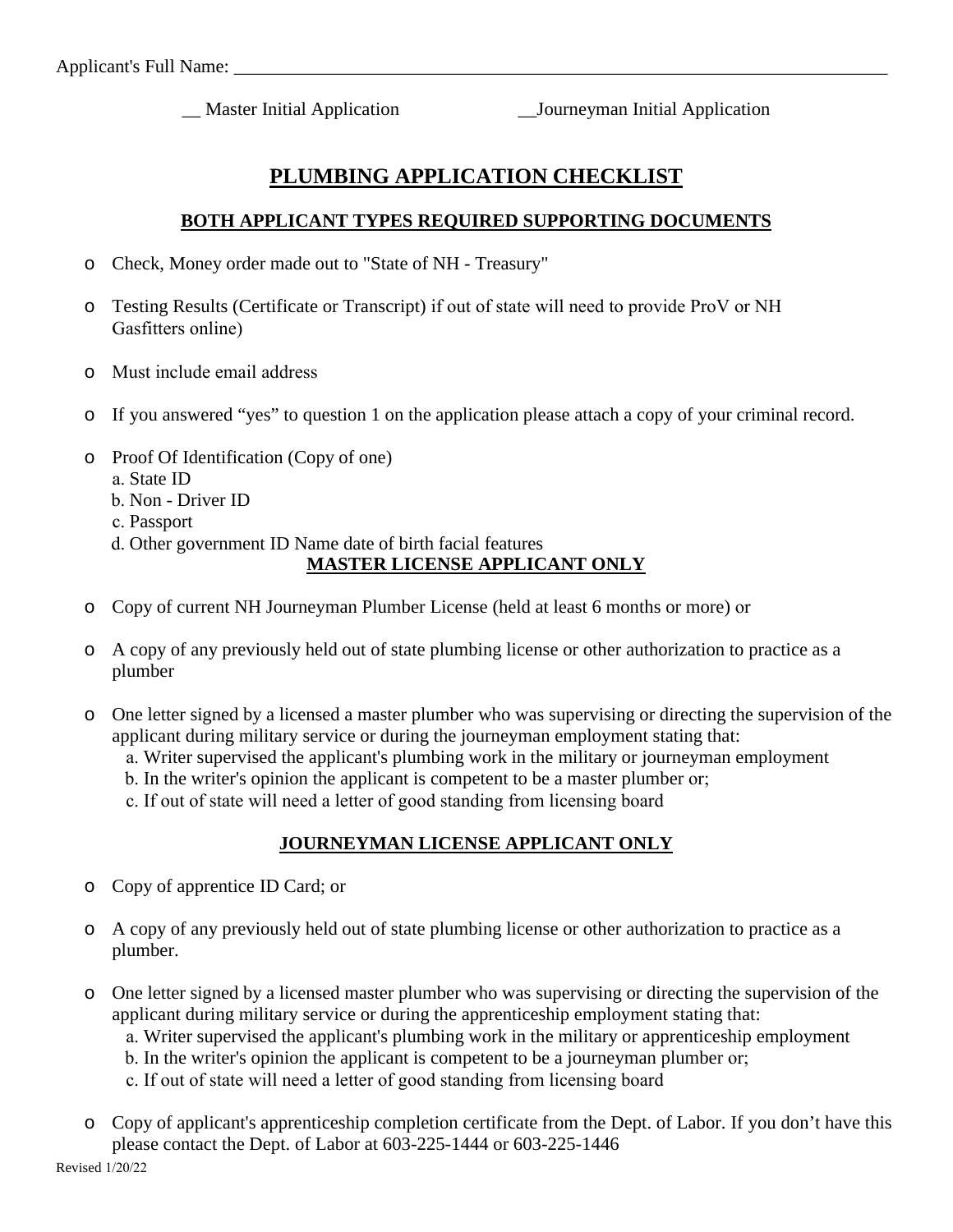|                                                                                                                                     | <b>State of New Hampshire</b><br>OFFICE OF PROFESSIONAL LICENSURE AND CERTIFICATION<br>DIVISION OF LICENSING AND BOARD ADMINISTRATION<br>7 Eagle Square, Concord, NH 03301<br>Phone: 603-271-2152 |                                                              |
|-------------------------------------------------------------------------------------------------------------------------------------|---------------------------------------------------------------------------------------------------------------------------------------------------------------------------------------------------|--------------------------------------------------------------|
| <b>Fees</b><br>Gas Fitter: \$190<br>Master: \$310<br>Journeyman: \$190<br>Domestic Appliance: \$170<br>Apprentice/Trainee: \$90/Ea. | <b>INITIAL APPLICATION FOR LICENSE</b>                                                                                                                                                            |                                                              |
| Service Tech                                                                                                                        | □Installation Tech □Piping Installer □Domestic Appliance Tech<br>Master Plumb. Journeyman Plumb.                                                                                                  | $\Box$ Hearth Installer $\Box$ Apprentice $\Box$ Gas Trainee |
|                                                                                                                                     |                                                                                                                                                                                                   |                                                              |
| Licensing Board and will be held confidential. **                                                                                   | enforcement. Except for its use in child support enforcement, your Social Security Number will not be used by the Mechanical                                                                      |                                                              |
|                                                                                                                                     |                                                                                                                                                                                                   | Physical Address: Mailing Address: Mailing Address:          |
|                                                                                                                                     |                                                                                                                                                                                                   |                                                              |
|                                                                                                                                     |                                                                                                                                                                                                   |                                                              |
|                                                                                                                                     |                                                                                                                                                                                                   |                                                              |
|                                                                                                                                     |                                                                                                                                                                                                   |                                                              |
|                                                                                                                                     |                                                                                                                                                                                                   |                                                              |
|                                                                                                                                     |                                                                                                                                                                                                   |                                                              |
|                                                                                                                                     |                                                                                                                                                                                                   |                                                              |